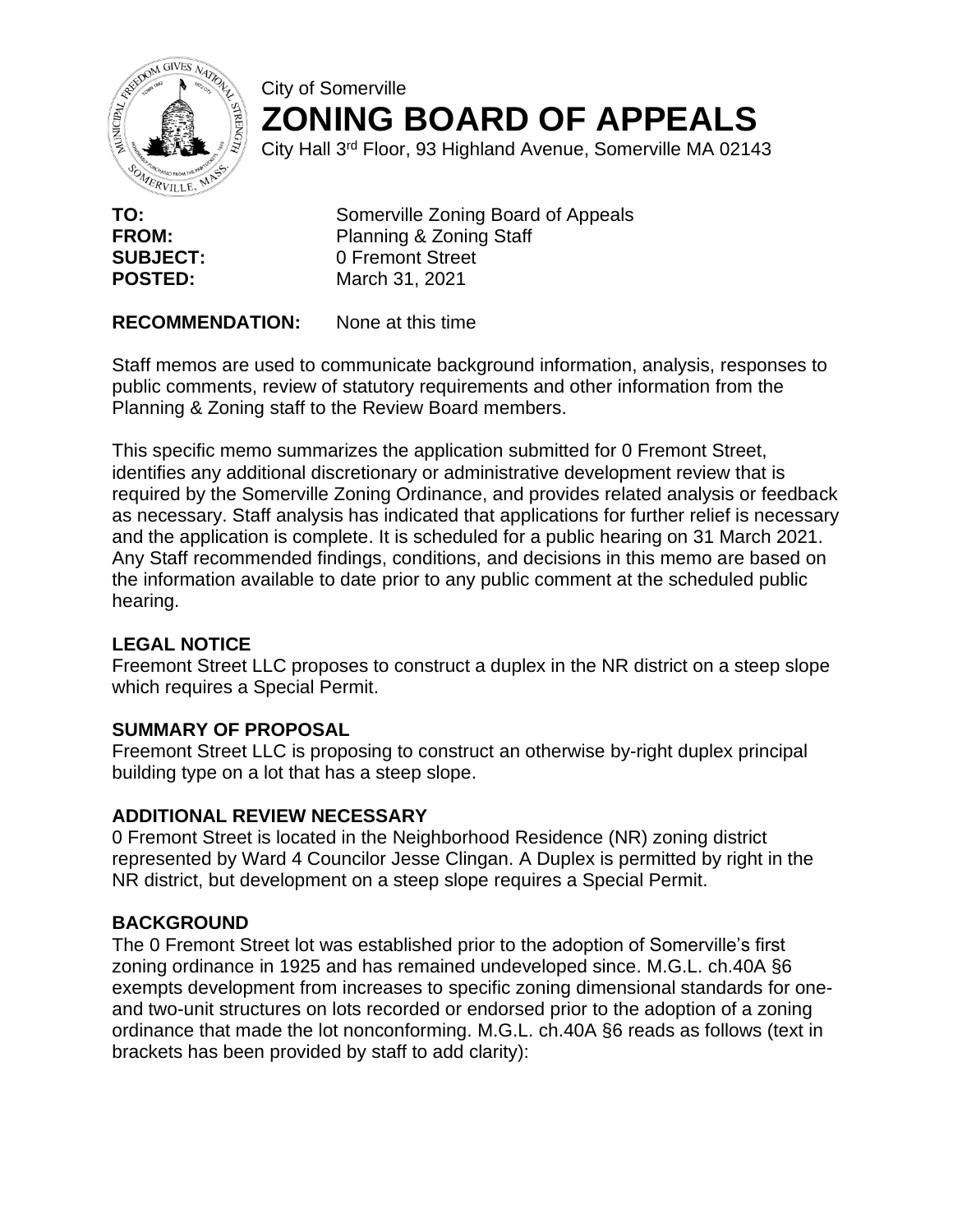"Any increase in [lot] area, [lot] frontage, [lot] width, yard, or [lot] depth requirements of a zoning ordinance or by-law shall not apply to a lot for single and two-family residential use which at the time of recording or endorsement, whichever occurs sooner was not held in common ownership with any adjoining land, conformed to then existing requirements and had less than the proposed requirement but at least five thousand square feet of area and fifty feet of frontage."

As a result of this State Law, development on 0 Fremont is exempt from the lot width; lot depth; and front, side, and rear setbacks of the Somerville Zoning Ordinance.

## **ANALYSIS**

The 0 Fremont Street lot has a 20-foot change in elevation from the back of the lot to the front of the lot over thirty-three (33) feet, which is slope of over thirty (30) degrees. The Somerville Zoning Ordinance defines a steep slope as "any change in elevation of twenty-five percent (25%) or greater over a horizontal distance of thirty (30) feet or greater. The Somerville Zoning Ordinance intends for



discretion to be used in the permitting of development on steep slopes to minimize stormwater run-off and soil erosion, maintain the natural topography and drainage patterns of land; and help protect real property at the base of a steep slope from damage caused by erosion, mudslides, rockslides, falling trees, and other harms.

In May of 2020, after the adoption of the new Somerville Zoning Ordinance, the City also passed a comprehensive stormwater, sewers, & erosion control ordinance that began requiring a new Site Construction Permit for all construction, clearing, grading, paving, or excavation that could potentially increase runoff or introduce pollutants to the city's storm drainage system. The City Engineer's rules for approving a Site Construction Permit establish stormwater management standards for final site conditions to minimize adverse impacts and requires the stormwater management controls necessary for development to comply with all local, State, and Federal laws. It is the opinion of Staff that the Site Construction Permit approval process will address stormwater run-off, soil erosion, and drainage concerns for the site, if otherwise granted the steep slope Special Permit.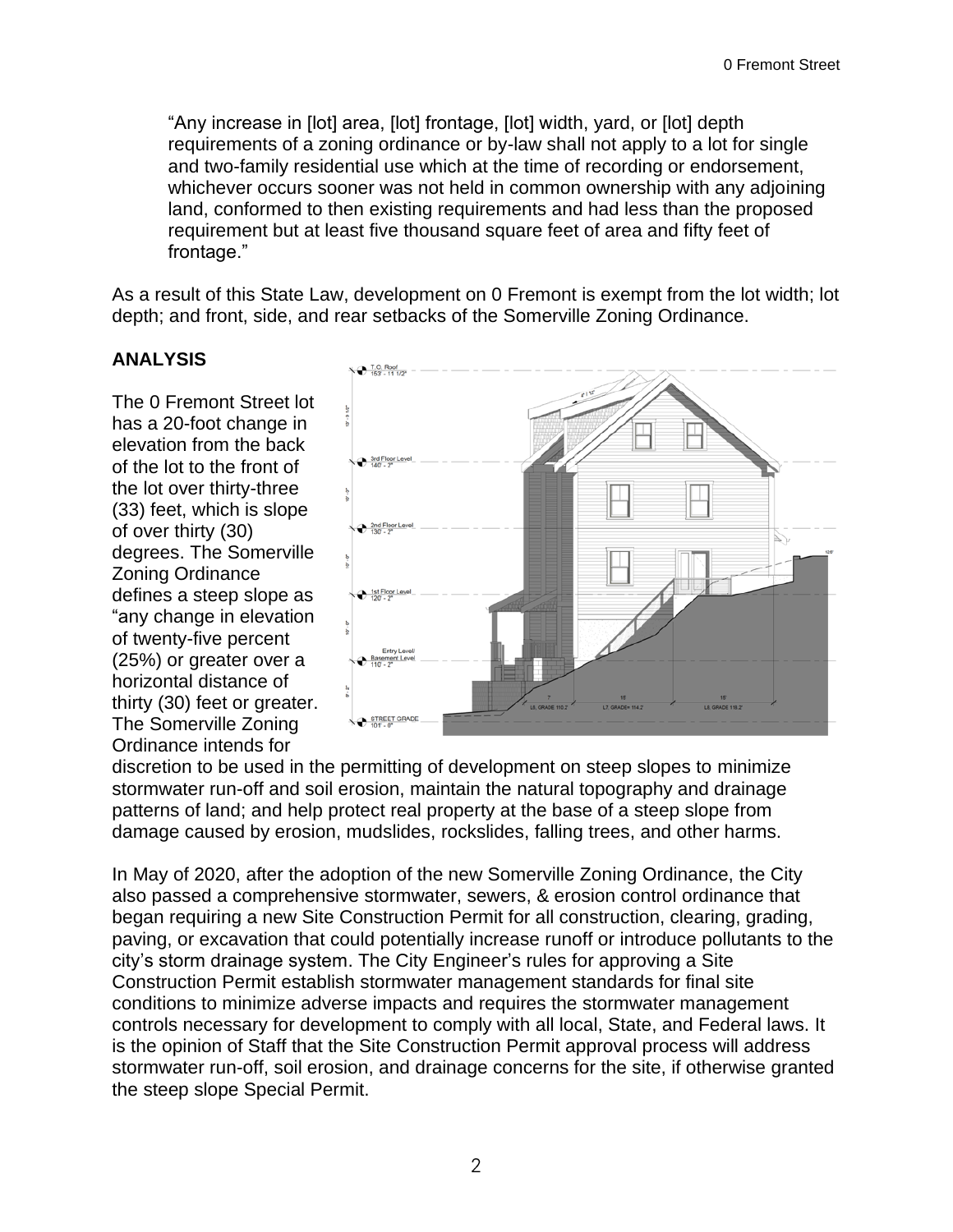#### **CONSIDERATIONS & FINDINGS**

The Zoning Board of Appeals is required by the Somerville Zoning Ordinance to deliberate each of the following considerations at the public hearing. The Board must discuss and draw conclusions for each consideration, but may make additional findings beyond this minimum statutory requirement.

#### **Special Permit Considerations**

Information relative to the required considerations is provided below:

*1. The comprehensive plan and existing policy plans and standards established by the City.*

The proposal will help achieve the goal to expand an integrated, balanced mix of safe, affordable and environmentally sound rental and homeownership units for households of all sizes and types from diverse social and economic groups set by SomerVision 2030, the comprehensive Master Plan for the City of Somerville.

*2. The intent of the zoning district where the property is located.*

The proposal will meet the intent of the NR zoning district which is, in part: "To conserve already established areas of detached and semi-detached residential buildings."

#### **Special Permit Considerations Specific to a Steep Slope**

Information relative to the required considerations is provided below:

- *3. Consistency of site disturbance with the intent and purpose of Section 10.10 Steep Slopes*
	- *a. To minimize storm water runoff and soil erosion problems incurred by the grading of steep slopes.*
	- *b. To maintain the natural topography and drainage patterns of land.*
	- *c. To help protect real property at the base of a steep slope from damage caused by erosion, mudslides, rock slides, falling trees, and other harms.*

The proposal shows the building functioning as a retaining wall with the rear of the ground story (entry level on East Albion Street) of both units dug into the grade of the slope. There are multiple additional retaining walls across the site, including a 4' high wall at the lower elevation along East Albion Street. This makes stairs necessary to achieve the proposal which, therefore, does not maintain the natural topography and alters the drainage patterns. However, the proposal will maintain much of the existing topography of the western side of the lot where the majority of landscaped area and existing rock ledge is concentrated. A front retaining wall is proposed facing East Albion Street to mitigate potential damage caused by erosion, mudslides, rockslides, falling trees, and other harms from the newly disturbed landscape areas of the eastern (left side) portions.